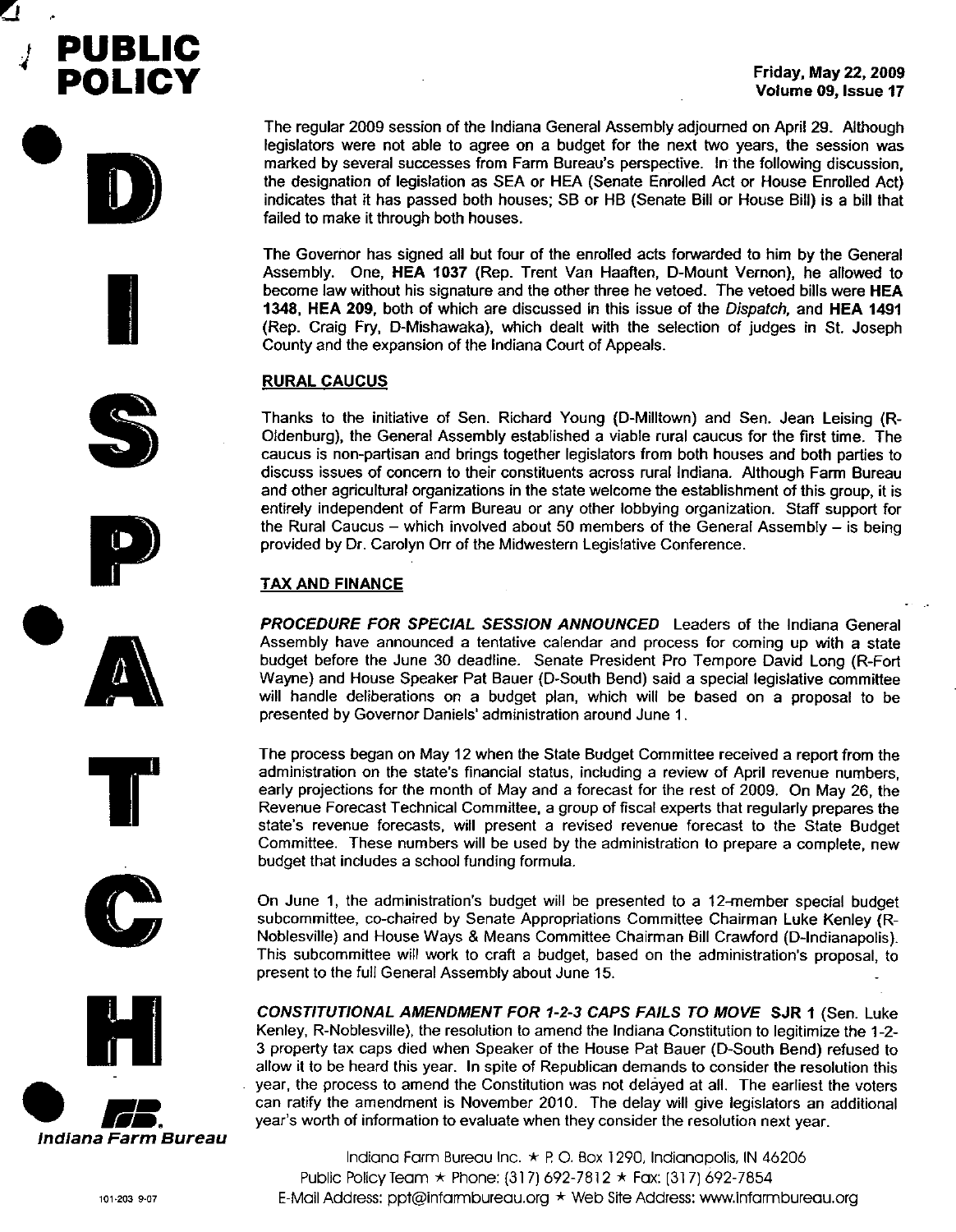*SOME FARMSTEADS MAY LOSE HOMESTEAD STATUS* **HEA 1344** (Rep. Cherish Pryor, D-Indianapolis) will .~ tighten the procedures for filing for the Homestead Deduction and Credit beginning with taxes in 2010. Since the Homestead Deduction is so valuable (removing \$45,000 plus 35% of value up to \$600,000 and 25% after \$600,000), **HEA 1344** will also prevent fraud by property owners trying to claim the deduction on more than one homestead. Another provision was added to prevent developers from claiming the Homestead Deduction. According to **HEA** 1344, the homestead will not be allowed on homes owned by a regular corporation or LLC. Fanmers whose home is in the name of their fanm corporation will be affected by this change. If this will affect you and your home, please email Katrina Hall at [khall@infarmbureau.org](mailto:khall@infarmbureau.org) so we can assess the impact and work on changes.

**.**<br>ج

*TAX RELEIF FOR FLOODED FARMLAND* Farm Bureau supported **HEA 1365** (Rep. Trent Van Haaften, D-Mount Vernon), a measure that allows for the reassessment of land that cannot be fanmed because of flooding. The bill is retroactive to March to provide relief to landowners affected by the flood of 2008.

*PROPERTY TAX ASSESSMENTS AND NOTICES* **HEA 1094** (Rep. Dale Grubb, D-Covington) moves the valuation date of real property to the date on which the property is assessed. This will make assessments more in-line with property owners' idea of what their property is worth. Another provision of the bill is the elimination of the "Auditor's Statement," which was scheduled to begin in 2010 and has not yet been implemented.

*COMPREHENSIVE TAX BILL DIES AT END* **OF** *SESSION* A major bill addressing a number of property tax matters died in the final moments of the regular session on April 29. **HB 1447** (Rep. Peggy Welch, 0- Bloomington) was the final agreement on measures included in several other bills, including **SB 561** and **SB 541** (both authored by Sen. Brandt Hershman, R-Wheatfield). **HB 1447** began as a clean-up bill for the property tax reforms enacted in 2008 and included measures requested by the Department of Local Government Finance and the Department of Revenue. The original bill included changes to the local government budget timeline, technical changes to the referenda process, and a major change in the process for reassessment. Rather than do the periodic reassessment of all property in a county, the DLGF is pushing for a "rolling reassessment" where 20% of the property in a county would be reassessed each year. This issue was not in the final version of **HB 1447** because the policy and tax equity implications had not been fully vetted by legislative fiscal leadership. Because no change was adopted for reassessment, counties will begin the work of the 2011 reassessment on July 1,  $2009.$ 

# **AGRICULTURE**

*GOOD CHARACTER FOR LIVESTOCK OPERATORS* Applicants for permits to construct confined feeding operations will now be required to meet a "good character" test. The provision in **SEA 221** (Sen. Beverly Gard, R-Greenfield) will give IDEM a reasonable opportunity to review the past history of applicants for confined feeding permits and deny permits to operators who have a history of environmental violations. The new law will also require that a good-faith attempt be made to notify the owners and occupants of all property within a half-mile of the footprint of a new or expanded permitted livestock operation. Farm Bureau supported this measure.

*LIVESTOCK MORITORIUM, SETBACK BILLS DIE* In spite of efforts to curtail livestock operations in the state, the General Assembly rejected several allempts to impose limits on livestock operations. **SB 50** (Sen. Allen Paul, R-Richmond) would have established a 3-year moratorium on the start of construction of new confined feeding operations and **HB 1075** (Rep. Dave Cheatham, D-North Vernon) would have established a requirement that no new confined feeding operation could be constructed or that manure could be applied to fields within 2 miles of a state park or DNR reservoir. Both of these bills died when Senate Environment Committee Chair Beverly Gard (R-Greenfield) refused to hear them in her commillee.

*FERTILIZER EDUCATION AND CERTIFICATION* Farm Bureau supported **HEA 1191** (Rep. Joe Pearson, D-Hartford City), which will require the State Chemist to establish an education and certification program for commercial applicators and transporters of fertilizer material or for those who apply or transport manure from a regulated livestock facility. The bill will also allow the State Chemist to impose civil penalties for violations of the commercial fertilizer law. Farm Bureau policy favors this type of legislation.

*GRAIN INDEMNITY FUND* Farm Bureau supported **HB 1218** (Rep. Joe Pearson, D-Hartford City), a measure that authorizes the Grain Indemnity Fund to reinstate producer premiums when the balance in the fund falls below \$10 million. If premiums are reinstated, the bill provides that they be collected through June 30 in the year in which the fund reaches \$15 million. The Grain Indemnity Fund was established in 1996 to protect grain producers in the event of a grain buyer's financial failure.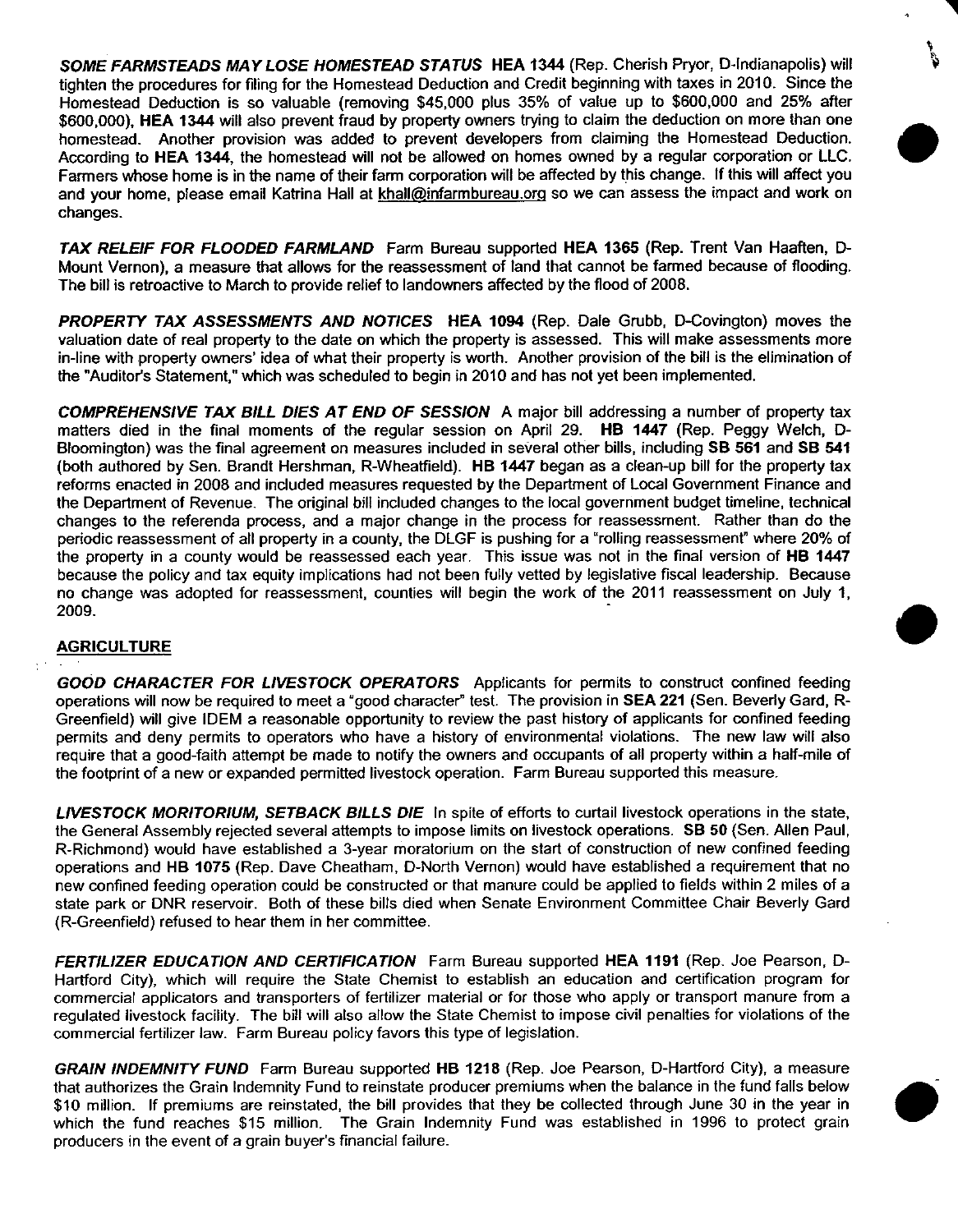*GRAIN BUYERS AND WAREHOUSE LICENSING AGENCY* Farm Bureau supported changes in the law concerning the Grain Buyers and Warehouse Licensing Agency to make a number of administrative changes but also to allow the agency's director to disclose the names and counties of licensed grain buyers. These changes were made by HEA 1219 (Rep. Joe Pearson, D-Hartford City).

*ANIMAL DISEASE DIAGNOSTIC LABORATORY* A change in the procedure for increasing fees for the Animal Disease Diagnostic Laboratory at Purdue was enacted by SEA 271 (Sen. Randy Head, R-Logansport). Fee increase requests will still be initiated by the Board of Animal Health but will now require the approval of the Purdue treasurer rather than the Board of Trustees. The act also prohibits the use of ADDL fees to pay faculty salaries but allows them to pay for temporary help in the event of an animal health emergency.

*INDIANA EGG BOARD* HEA 1524 (Rep. Terry Goodin, D-Austin) updates the law regarding the Indiana Egg Board to allow the board to periodically set its fees rather than return to the General Assembly for legislative approval.

*LANDLORDS MUST IDENTIFY BUILDINGS IN FLOOD PLAINS* If rented property has a building on it, including a building used for agricultural purposes, HEA 1473 (Rep. Milo Smith, R-Columbus) requires the landlord to advise the tenant if the building is in a floodplain.

*STAND-ALONE CORN MARKET DEVELOPMENT FUND BILL DIES* H8 1217 (Rep. Joe Pearson, D-Hartford City) would have made some technical changes in the administration of the Corn Market Development Fund that was authorized by the General Assembly in 2007. The bill, which Farm Bureau supported, would not change either the purpose of the Corn Market Development Fund nor the amount of the voluntary contributions from producers which provide it with funding. Although the bill did not receive a hearing in the Senate, most of its provisions were incorporated in HEA 1398 discussed in under the Energy and Renewable Fuels heading below.

### FARM MARKETS

**•** 

**•** 

**•** 

*TANF TERMINALS AT FARMER'S MARKETS* The state's Division of Family Resources must now provide at least 20 electronic terminals at farmer's markets. HEA 1535 (Rep. Eric Koch, R-Bedford) requires these machines so that TANF welfare recipients can use their benefits at farmer's markets. TANF (Temporary Assistance for Needy Families) is the current official name for the food stamp program.

*HOME PROCESSED FOOD AT FARMER'S MARKETS* HEA 1309 (Rep. Sandra Blanton, D-Orleans) will allow some home processed foods to be sold at farmer's markets. Anyone interested in taking advantage of this opportunity should check with health officials to see if their product falls under this law or if their product qualifies as "non-potentially hazardous."

#### STATE AND LOCAL GOVERNMENT

*LOCAL GOVERNMENT REFORM EFFORTS DIE* None of the reforms called for by the Kernan-Shepard Report were enacted and it is unlikely that there will be emphasis on them in the Special Session. The significant bills to implement the Kernan-Shepard recommendations this year were:

- County Executive SB 506 (Sen. Phil Boots, R-Crawfordsville) which, as it passed the Senate, would require county commissioners to decide this year if they want to: (1) Have a single elected county executive accompanied by a seven-member county council with legislative and fiscal powers; (2) Have a seven-member board of supervisors with executive, legislative and fiscal powers that would appoint a county manager to handle administrative duties; or (3) Hold a referendum to let county voters decide if they wanted option 2 or to keep the three-member county commission.
- Elimination of County Officials SJR 7 (Sen. Connie Lawson, R-Danville), which would have amended the Indiana Constitution to eliminate the offices of county treasurer, recorder, surveyor and coroner, was defeated in the Senate Local Government Committee.
- Eliminate Township Boards S8 512 (Sen. Connie Lawson, R-Danville) passed out of the Senate Local Government Committee only after it was amended so that it no longer eliminated township boards. As amended, it would have provided for greater fiscal oversight of townships by the County Council and the Department of Local Government Finance.
- County Library Service SB 348 (Sen. Beverly Gard, R-Greenfield) would have required the Indiana library and historical board to adopt emergency rules not iater than July 1, 2009, establishing statewide library standards for the delivery of library service to every resident of Indiana. It also would have established in every county  $-$  except Marion  $-$  a public library service planning committee to prepare a library services plan for the county.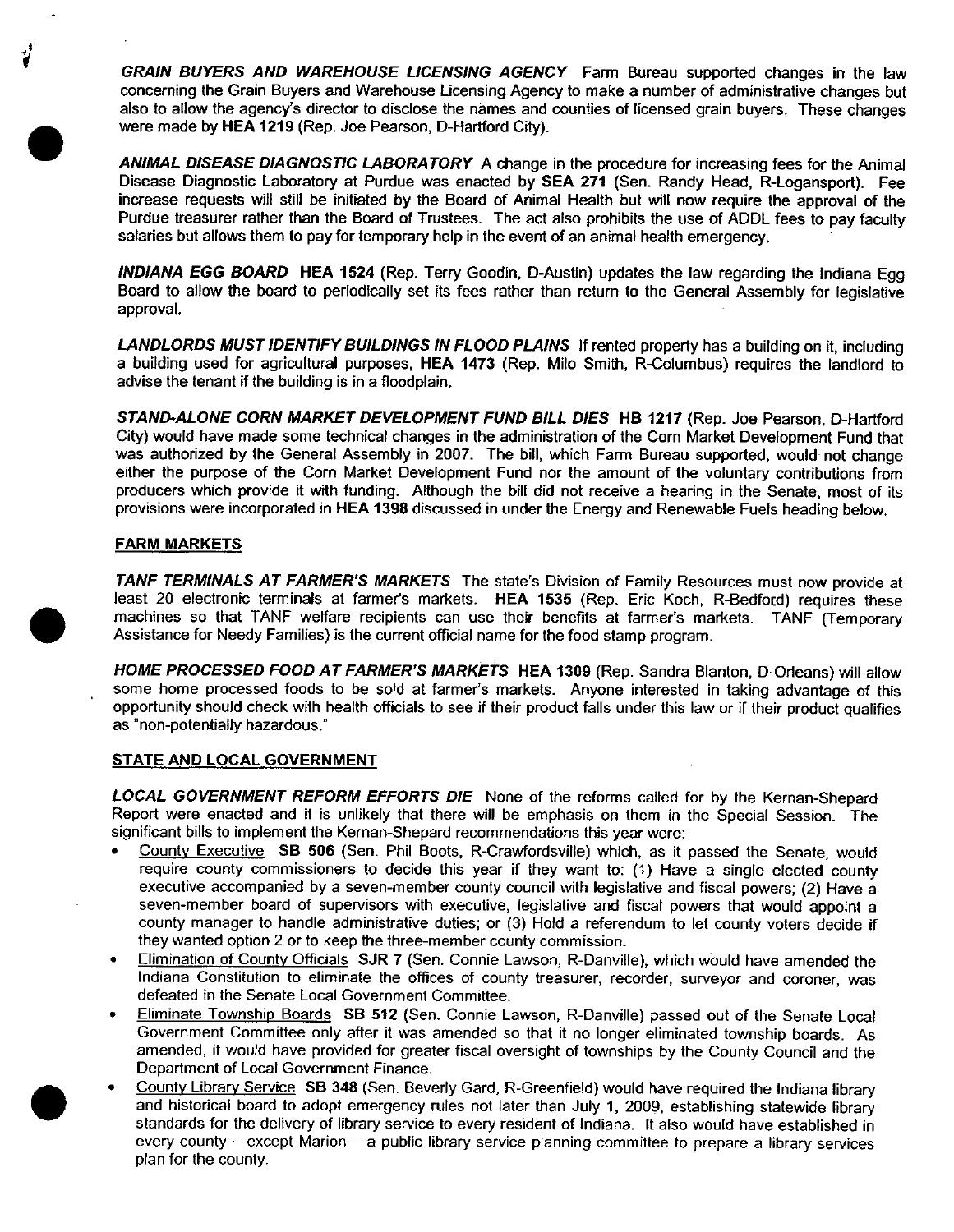Mandatory School Consolidation SB 521 (Sen. Gary Dillon, R-Pierceton), which would have required that any school corporation with an average enrollment of less than 500 students to consolidate with another school, was discussed but never voted on in the Senate Education Committee.

\

•

• Election Refonn SB 452 (Sen. Connie Lawson, R-Danville) passed the Senate 32-18. The passed bill does not vary much from the Kernan-Shepard proposal. It would have prohibited employees of a political subdivision from serving on the legislative body of the unit unless they already do; moved municipal elections to even-numbered non-presidential years; moved school board elections to the fall; and would have allowed all counties to use vote centers rather than precincts polling places.

Except for SB 521 which died in committee in the Senate, these bills all floundered once they got to the House. An effort was made in the House Government & Regulatory Reform Committee to amend several of the Kernan-Shepard recommendations into SB 452 but this effort failed amid procedural confusion, and the bill failed to get out of committee. Farm Bureau's concern regarding all these bills was that consolidation of local government should not result in the voice of the state's rural residents being overwhelmed by that of the residents of cities and towns. The enactment of the Kernan-Shepard Report recommendations was a high priority for Governor Mitch Daniels this session.

*CLAIM NOTICES NO LONGER REQUIRE PUBLICATION* HEA 1230 (Rep. Phil Hinkle, R-Indianapolis) represents the culmination 20 years of legislative efforts to eliminate county government's obligation to publish claims prior to payment. A compromise to remove this obligation, which did not apply to other units of government, was reached with the Hoosier Press Association. That agreement increases the publication rate for other legal notices by 2.75% per year.

*COUNTY RECORDER AND COUNTY SURVEYOR TRAINING* As a result of HEA 1243 (Rep. Scott Reske, 0- Pendleton), county recorders and county surveyors must now receive specified specialized training provided by the Association of Indiana Counties within a certain time after taking office. There is an exception for elected surveyors who meet certain professional qualification standards.

*LOCAL INCOME TAX DISTRIBUTIONS* TO *UNITS* County auditors are now required to distribute local option income taxes collected by the State within 10 days of their receipt. HEA 1432 (Rep. Nancy Dembowski, D-Knox) addresses the practice of some counties holding on to distributions because the criteria for distributing the local • option tax were not available or to improve their temporary cash flow.

## ELECTIONS

Even though SB 452, the eiection reform recommendations of the Kernan-Shepard report, failed to move in the House, there was one significant bill dealing with elections in Indiana.

*GOVERNOR VETOES VOTE CENTER BILL* Governor Mitch Daniels has vetoed SEA 209 (Sen. Mike Young, R-Speedway), a bill that would have expanded the use of central vote centers in Indiana counties. In his veto message, the Governor said, "While this bill contains a provision that would make the act of voting more convenient, it does not contain sufficient safeguards against fraud and removes long-standing bipartisan checks and balances in the conduct of elections." The state's top election official, Secretary of State Todd Rokita, like the Governor a Republican, has been a champion of vote centers. He is quoted in *Howey Politics Indiana* as saying, "How ironic it is that the one local government refonn that actually passes the legislature ends up getting vetoed. Vote Centers is perhaps the only local government reform that so far has been proven unequivocally to save taxpayers money. I would expect, given the serious fiscal condition of the state, that the concept is important enough to find its way into the budget bill so that all 92 counties be given the opportunity to realize the unquestionable taxpayer benefits and savings."

## ROADS AND TRANSPORTATION

*MOTORIZED FARM WAGONS* A new law legalizes the operation of motorized farm wagons on county roads to move from field to field. HEA 1483 (Rep. Don Lehe, R-Brookston) prohibits the operation of these wagons on interstates and allows them to cross, but not travel along, state highways.

*SCHOOL ZONE DESIGNATION* HEA 1123 (Rep. Bob Cherry, R-Greenfield) provides that, beginning in July 2011, the end of school speed limit zones must be marked as well as their beginning. This will advise motorists • when they can resume travelling at the non-school zone speed limit.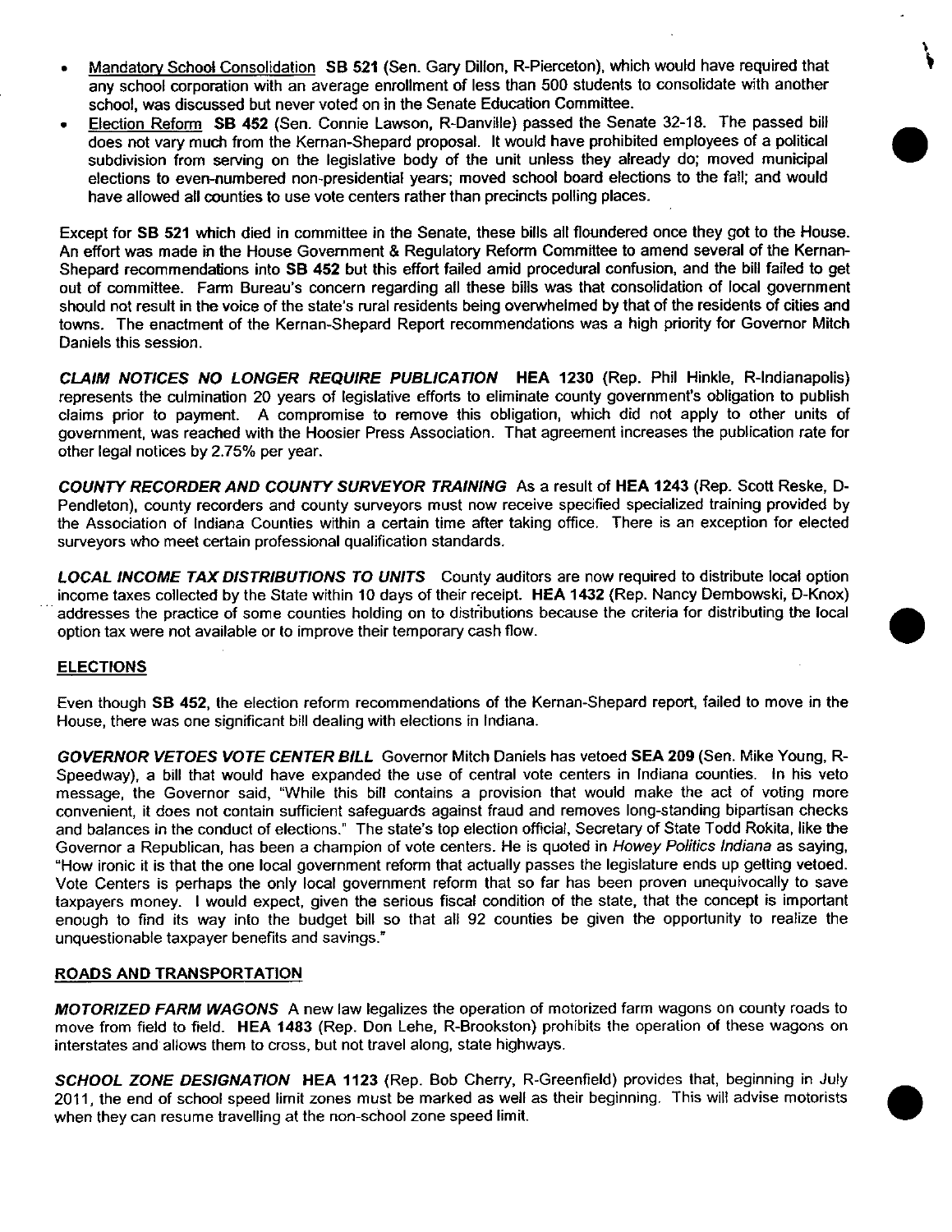*LOCAL ROAD FUNDING* Additional local road funding remained unaddressed at the end of the regular session and prospects are not too promising in the Special Session. Although funding for local roads gained repeated exposure from the efforts of Rep. Terri Austin (D-Anderson) and persistent testimony by Katrina Hall of Indiana Farm Bureau, none was provided by the General Assembly. '

### ENERGY, UTILITIES AND ALTERNATIVE FUEL

*J*

**•** 

**•** 

•

*SCHOOLS NOW ELIGIBLE FOR E85 PUMP GRANTS* School corporations, colleges and universities were added to the list of entities that may apply for a grant under the E85 Fueling Station Grant Program by HEA 1193 (Rep. Joe Pearson, D-Hartford City).

*COLLEGES* TO *USE E85 WHEN THEY CAN* As a result of HEA 1398 (Rep. Dale Grubb, D-Covington), state educational institutions are now required to purchase mid-level blends of gasoline and ethanol, E85 and blended bio-diesel fuel to the extent possible. This bill also requires the Indiana Corn Marketing Council's annual transfers to the retail merchant E85 deduction reimbursement fund to be in amounts calculated to restore a balance of \$500,000. The bill also adjusts the corn checkoff program's refund and audit requirements.

*HIGH SPEED INTERNET SERVICE* HEA 1561 (Rep. Trent Van Haaften, D- Mount Vernon) requires the Indiana Economic Development Corporation to compile an inventory and develop a deployment initiative for high-speed Internet service in Indiana. Farm Bureau is hopeful that this bill will speed the deployment of high-speed Internet service into rural Indiana.

*RENEWABLE ENERGY* TO *BE CONSIDERED BY FORECASTING GROUP* Under the provisions of HEA 1033 (Rep. Dale Grubb, D-Covington), the State Utility Forecasting Group is charged to evaluate potential renewable energy generation opportunities from bio-mass and algae production systems in formulating suggestions concerning renewable energy resources for inclusion in its annual report. The bill also requires the ISDA, in its administration of economic development efforts for agriculture, to facilitate the use of bio-mass and algae production systems to generate renewable energy.

*GEOTHERMAL CONVERSION LOAN PROGRAM APPROVED* Rep. Nancy Michael (D-Greencastle) authored HEA 1669, which establishes a revolving fund to make loans to school corporations so they can install or convert to geothermal heating and cooling systems in their facilities.

*ENERGY CONSERVATION CODE VETOED* Stating that the State Fire Prevention and Building Safety Commission was already updating the energy code to promote conservation and environmental protection, Governor Daniels has vetoed HEA 1348 (Rep. Ryan Dvorak, D-South Bend), which would have directed the commission to so by statute. In his veto message, the Governor said, "The language in the bill would only serve to clutter the existing Indiana Code without adding in any way to our progress in these areas." Rep. Dvorak has indicated he will seek an override of the veto.

### ENVIRONMENT AND NATURAL RESOURCES

*NEW LAW REQUIRES ISSUANCE* OF *ALL REQUIRED STATE AND LOCAL PERMITS* A bill that requires all state and local permits be obtained before construction may start on a facility or operation that requires an IDEM permit was substantially amended on the floor of the Senate to become an environmental "Christmas tree" bill. HEA 1162 (Rep. Dennis Tyler, D-Muncie) was amended on second reading by Senate Environment Committee Chair Beverly Gard (R-Greenfield) to include a number of provisions contained in other bills that passed her Environment Committee but were not moving in the House. The added provisions deal with anti-degradation of the state's waters (originally in SB 419) and environmental restrictive covenants (originally in SB 460).

*EXTENSION* OF *MUNICIPAL REACH DENtED* When it became apparent that a number of Environmental Bills that passed the House would not be heard in the Senate, SB 461 (Sen. Beverly Gard, R-Greenfield) was amended to include a number of their provisions. A new provision was introduced by Rep. Linda Lawson (D-Hammond) that would have given cities and towns the authority to regulate the discharge of odor and noise 4 miles beyond their municipal boundaries. Sen. Gard chose not pursue the amended bill further and it died without further consideration.

*INVASIVE SPECIES CREATED* The General Assembly passed HEA 1203 (Rep. Bob Bischoff, D-Greendale) which will create an Invasive Species Council at the College of Agriculture at Purdue. The council, which will include two representatives of agriculture, will be chaired by the Dean of Agriculture or his/her designee and will oversee and coordinate the state's activities to identify, inventory and control invasive species in Indiana.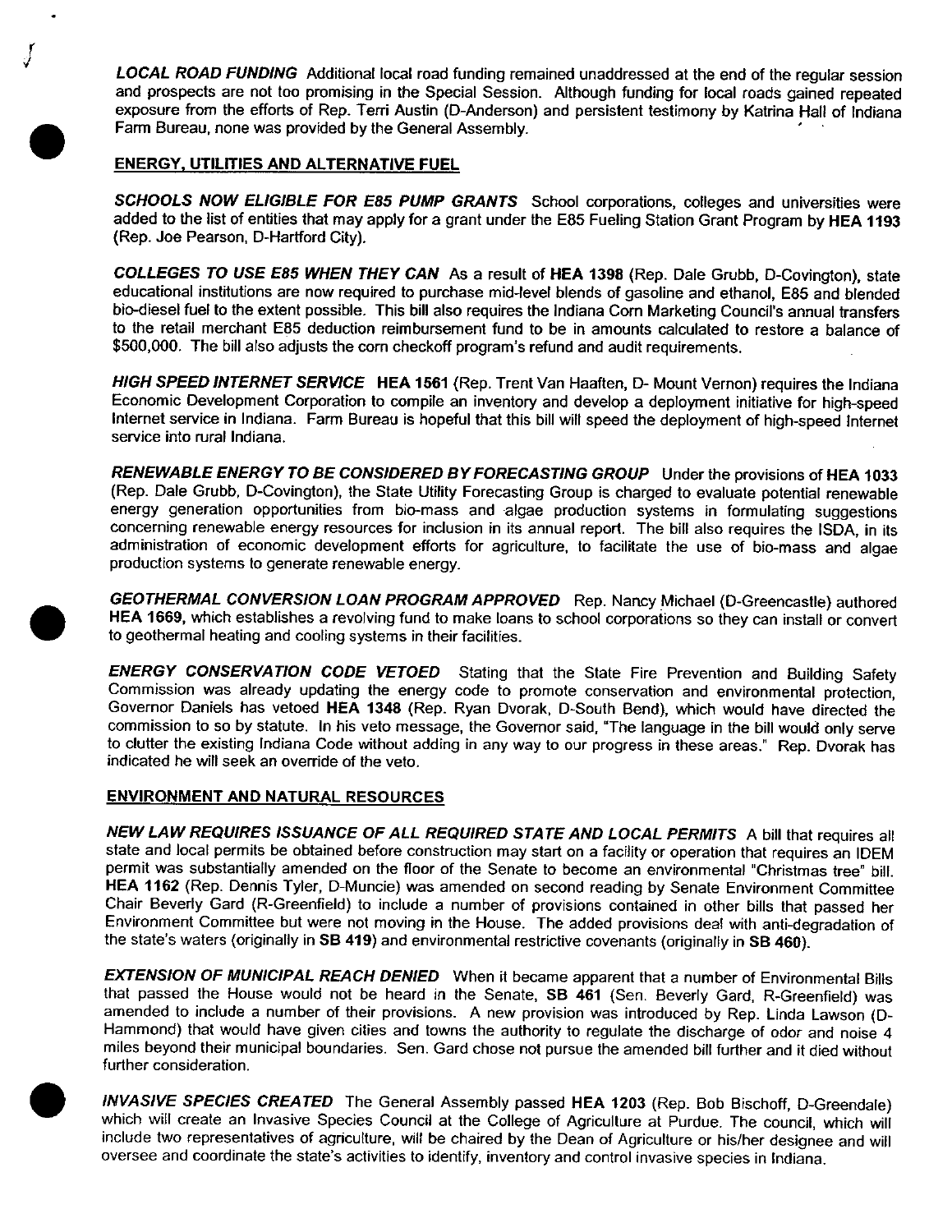*CLEAN WATER INDIANA* A clarification that unspent funds in the Clean Water Indiana soil and water conservation program do not revert to the state's general fund, or any other fund, at the end of the fiscal year was enacted in **HEA 1204** (Rep. Bob Bischoff, D-Greendale). This is consistent with the purpose of the Clean Water Indiana program. •

\

*COMMON ENEMY RULE* A bill that would have carved out some exceptions to the so-called "common enemy rule" regarding diffused storm water was changed to recommend that the common enemy rule be the topic of study by a legislative summer study committee. As the Senate Judiciary Committee considered **HB 1278** (Rep. Milo Smith, R-Columbus), they became leery about changing a long established common law principal without fully studying the consequences and ramifications of such a change.

## **EDUCATION**

*SCHOOL DISCIPLINE* **HEA 1462** (Rep. Clyde Kersey, D-Terre Haute) addresses a number of school discipline issues. Most significantly, it attempts to restore the ability of teachers to control disruptive students by giving teachers immunity for reasonable acts of discipline.

*SCHOOL BUSES USED BY CHURCHES* **HB 1021** (Rep. Suzanne Crouch, D-Evansville) provides that a school bus that is used as a church bus may be equipped with red lamps, flashing lights or both, and a stop arm if the red lamps, flashing lights, and stop arm are rendered inoperable.

*SCHOOL BUS INSPECTIONS AT THE END* **OF** *THE ROUTE* Under the terms of **SEA 228** (Sen. Teresa Lubbers, R-Indianapolis), school bus drivers are now required to inspect every seat on the bus at the end of the route to make sure that there are no passengers left on the bus.

### **IMMIGRATION AND ILLEGAL ALIENS**

*NO IMMIGRATION LEGISLATION* A bill dealing with illegal aliens in Indiana, **5B 580** (Sen. Dennis Kruse, R-Auburn, who replaced Sen. Mike Delph, R-Carmel as author) passed the Senate but died in the House Rules • Committee. There were a couple of other bills dealing with the subject that were never given a committee hearing. As a result, there was no legislation addressing immigration or illegal aliens this year. Farm Bureau argued that immigration is a federal issue and Indiana should not use its state resources to assume a federal responsibility.

#### **OTHER BILLS OF INTEREST TO FARM BUREAU MEMBERS**

*DOG BREEDERS AND ANIMAL CRUELTY* This was one of the most contentious bills of the session and brought unanticipated criticism to Farm Bureau. Throughout the legislative discussions on **HB 1468** (Rep. Linda Lawson, D-Hammond), Farm Bureau's Bob Kraft maintained that the State Board of Animal Health not be required to redirect resources from its traditional programs supporting agriculture to undertake any new responsibilities. The final bill does establish stronger standards for dog breeders and gives BOAH registration and enforcement responsibilities but funds those new responsibilities through fees on the dog breeders themselves. It also amends the state's animal cruelty law by expanding the definition of neglect and creating new exceptions to the animal cruelty provisions for destroying an animal to prevent prolonged suffering, conduct incidental to exhibiting an animal for show, competition or display (county fairs), and humane destruction of an animal by its owner. Farm Bureau especially appreciates the efforts of Sen. Brent Steele (R-Bedford) to protect the legitimate interests of agriculture in the final, version of the bill.

*UNEMPLOYMENT INSURANCE* Many Statehouse regulars, including many legislators, predicted that coming up with a solution to the growing deficit in Indiana's Unemployment Insurance Trust Fund would be the issue that would force the Governor to call a special session this year. As it turned out, conferees came to an agreement on **HEA 1379** (Rep. David Niezgodski, D-South Bend), and the bill passed on the final night of the session. This fund, which is used to pay unemployment claims made by out-of-work Hoosiers, has been sustained by borrowing money from the federal government. **HEA 1379** will raise payroll taxes paid by employers with those in the top bracket seeing their taxes increased by nearly 50%. The rates are graduated based on the number of employees and the employer's history of layoffs. Governor Daniels has signed the bill in spite of calls to veto it from some of the state's most prominent business groups.